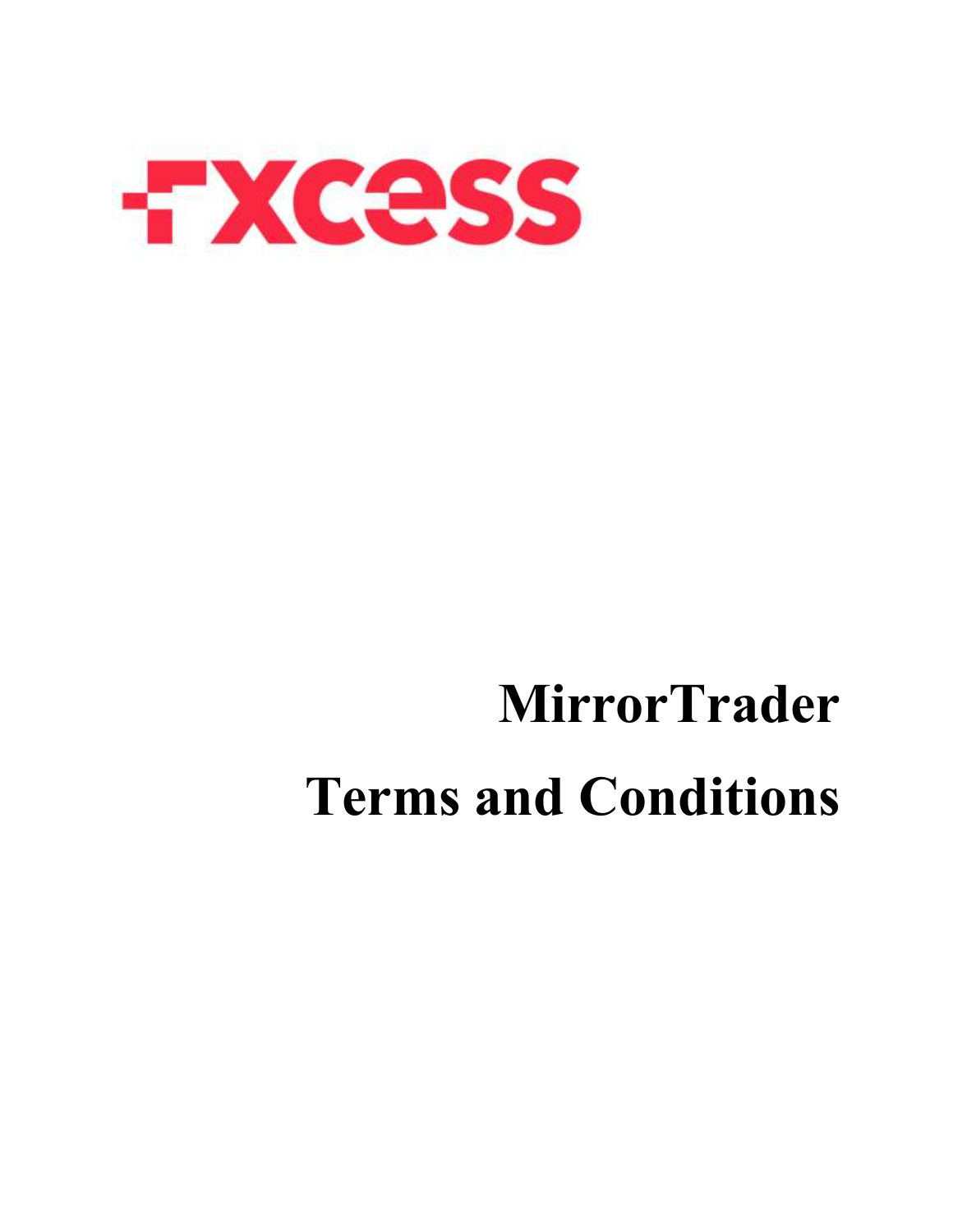

# **TERMS AND CONDITIONS**

#### **1. Introduction**

- 1.1 Fxcess is a trade name of Notesco Limited, a company incorporated under the laws of Bermuda, with registration number 51491 (hereinafter "the Company" or "We" or "Our").
- 1.2 This Agreement together with the Company's Terms of Business, found on the Company's Website, set out the terms upon which the Company shall deal with Investors and Strategy Providers (hereinafter referred together as the "Participants") of the Company's MirrorTrader Platform.
- 1.3 The Company will offer its services via the domain name [www.Fxcess.com](https://www.fxcess.com/) (hereinafter the "Website"). The Company may also register and operate other websites mainly for promotional and marketing purposes in languages other than English. The Participants accept and understand that the official language of the Company is the English language.
- 1.4 In this Agreement words denoting the singular include the plural and vice versa; words denoting any gender include all genders; and words denoting persons include corporations, partnerships, other unincorporated bodies and all other legal entities and vice versa.

#### **2. Definitions of Terms**

In addition to the Definitions below, any Definitions provided in the Company's Terms of Business shall have the same meaning when used in this Agreement.

- **MirrorTrader** Means the service offered by Fxcess, which allows Investors to follow any number of Investment Strategies offered by Strategy Providers by copying trades in their MirrorTrader Trading Account, subject to the applicable Performance Fee. **MirrorTrader** Means the trading platform offered by the Company on which the
- **Platform** Strategy Provider and the Investor trade Financial Instruments.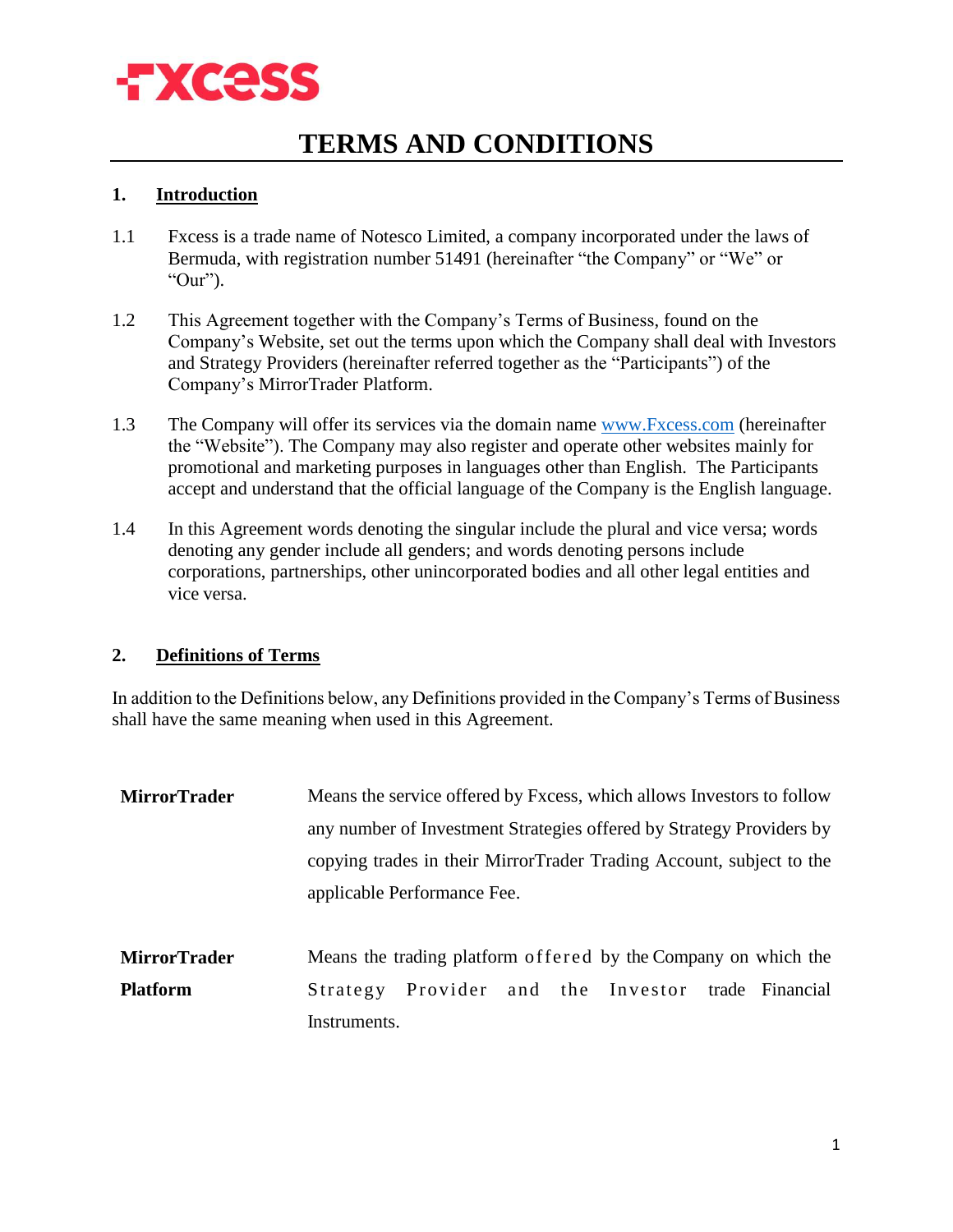

**Investment Strategy** Means the series and/or sequence of transactions executed by the Strategy Provider in a specific portfolio of the Strategy Account, which shall be available for Investors to select and copy.

**Investors** Means any Client who agrees to the Company's MirrorTrader Terms and Conditions and opens a MirrorTrader Trading Account.

- **Payout Interval** Means the interval for the payment of any accrued Performance Fee, effective from the first date of the Investor's initial participation in an Investment Strategy (having met any minimum investment requirements) and concluded on the last calendar day of each month. When the Payout Interval is reached, the Performance Fee is automatically paid out to the Strategy Provider for any realized profits from the Investor's position in the Investment Strategy for the time period in question. The end of a Payout Interval indicates the beginning of the following Payout Interval.
- **Performance Fee** Means the percentage of realized profits in an Investor's MirrorTrader Account which is attributable to an Investment Strategy and is to be paid to the Strategy Provider of that Investment Strategy.
- **Strategy Account** Means the MirrorTrader account opened for the Strategy Provider to offer his Investment Strategies.
- **Strategy Provider** Person(s) who have been approved by the Company to participate in the Company's MirrorTrader service by providing Investment Strategies for Investors to select.
- **Trading Account** Means the MirrorTrader trading account opened for Investors on the MirrorTrader Platform.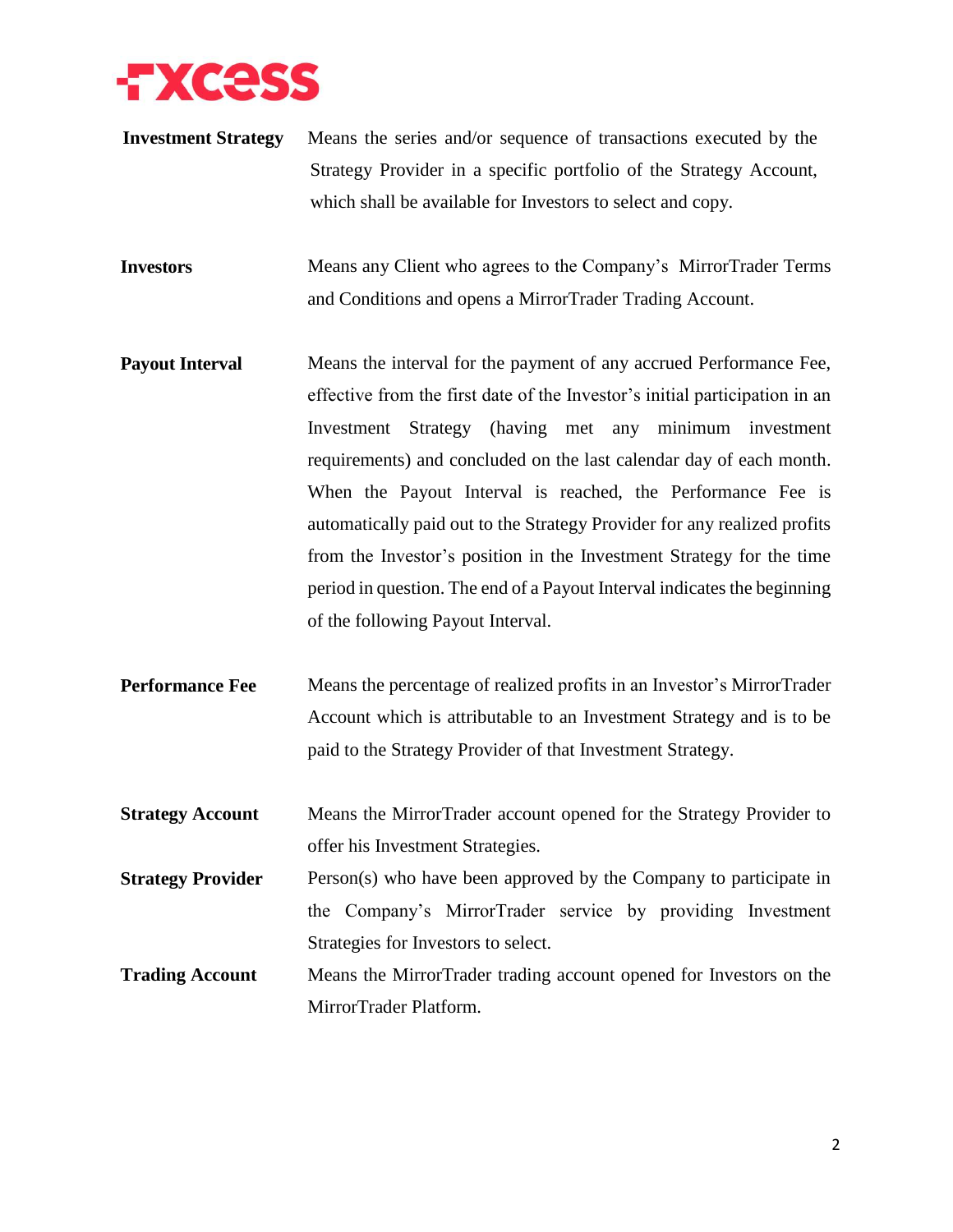

**The Company** Means Notesco Limited a company incorporated and registered under the laws of Bermuda, with registration number 51491 and registered address of: Veritas Place, 6<sup>th</sup> Floor, 65 Court Street, Hamilton HM 12, Bermuda.

# **3. Scope and Application**

- 3.1 This Agreement applies to all Investors and Strategy Providers of the Company's MirrorTrader Platform.
- 3.2 A Strategy Provider must be a registered Client of the Company prior to being approved as a Strategy Provider.
- 3.3 This Agreement (and any amendments to this Agreement) supersede any previous agreement between the Company and the Participants on the same subject matter and takes effect between the Company and the Participants.

#### 4. **Provision of Services - Investors**

- 4.1 The Company offers to the Investor the choice to copy any of the Investment Strategies available through the MirrorTrader Platform. Such Investment Strategies, relevant information, applicable costs and fees, Performance Fee and the history and performance of each such Investment Strategy are provided on the MirrorTrader Platform.
- 4.2 By entering into this Agreement and selecting a particular Investment Strategy, the Investor is consenting to be bound by any applicable fees, charges and Performance Fee as detailed on the MirrorTrader Platform. The Investor further acknowledges that each Investment Strategy bears its own Performance Fee.
- 4.3 Upon compliance by the Investor of all terms and obligations under this Agreement and the Company's Terms of Business found on the Company's Website, the Company shall establish a Trading Account on the MirrorTrader Platform for the Investor with the option to copy any number of Trading Strategies offered by Strategy Providers.
- 4.4 It is understood by the Investor that when opening a position to follow an Investment Strategy, the Investment Strategy will be followed on a pro-rata basis in comparison with the relevant Investment Strategy.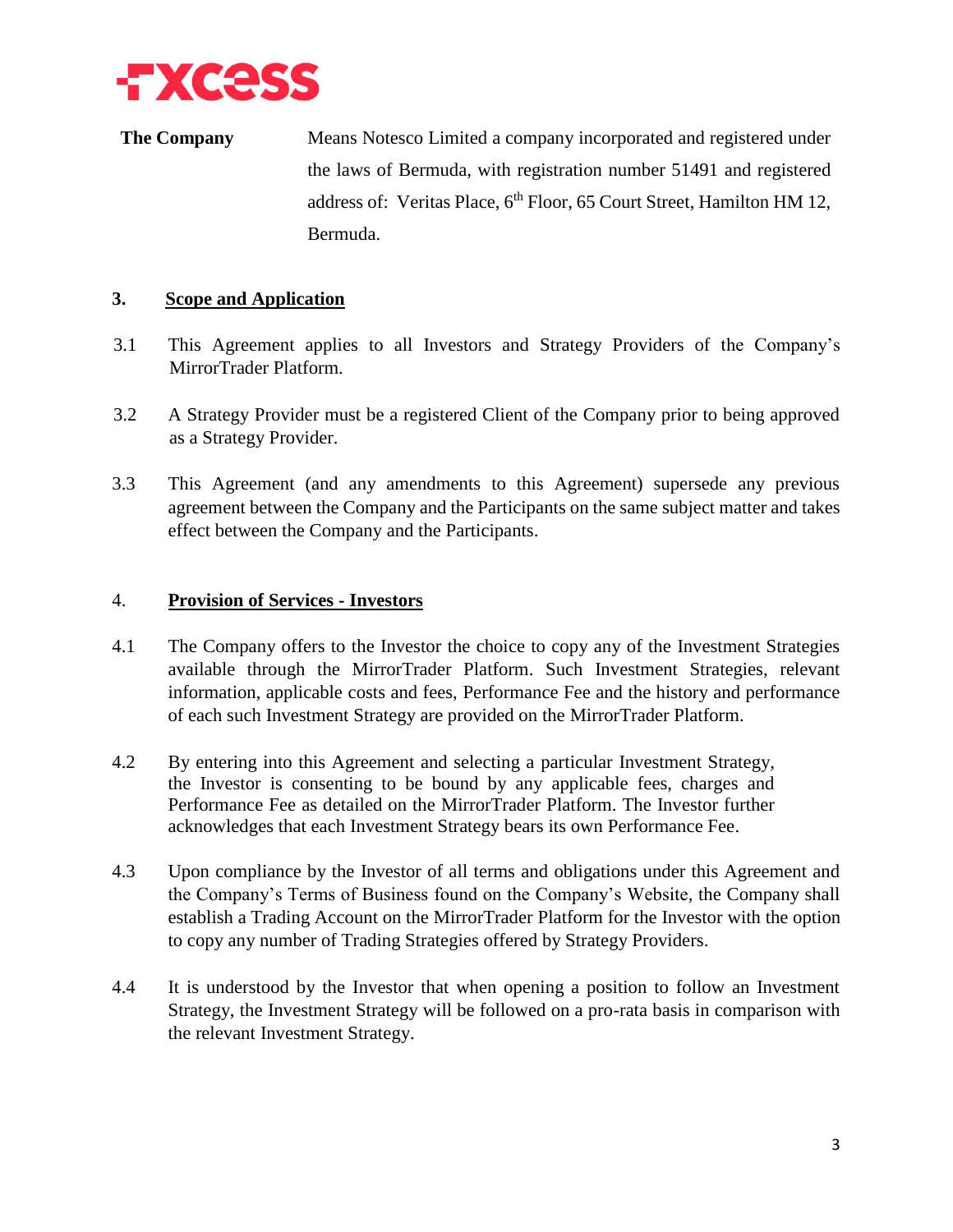

- 4.5 The Investor hereby agrees that by opening a Trading Account and selecting to open a position in an Investment Strategy, the Investor hereby instructs the Company to take all such necessary actions to follow the Strategy Provider's Investment Strategy.
- 4.6 Without prejudice to the generality of this Section 4, the Investor grants the Company full power and discretion to perform the following functions on behalf of the Investor (and without prior reference to the Investor), for the purpose of following the relevant Investment Strategy offered by the Strategy Provider and selected by the Investor:

4.6.1 To replicate all trades executed on the Investment Strategy to the fullest extent permitted subject to and in accordance with the Company's Terms of Business, in the Investor's Trading Account;

4.6.2 To purchase (or otherwise acquire), sell (or otherwise dispose of), maintain, exchange or trade in Financial Instruments (including CFDs) in any manner whatsoever;

4.6.3 To execute Transactions outside regulated markets and Multilateral Trading Facility, for example enter into over-the-counter transactions;

4.6.4 To enter into Transactions in any markets and generally act in any other way which the Strategy Provider deems appropriate in relation to the Investment Strategy;

4.6.5 To issue any orders and/or instructions with respect to the disposition of the Financial Instruments, forming part of the Investment Strategy.

# 5. **Provision of Services – Strategy Provider**

- 5.1 Upon approval of a Strategy Provider by the Company, the Company shall create a strategy account for the Strategy Provider (the "Strategy Account") on the MirrorTrader Platform.
- 5.2 The Company reserves the right to reject any Investment Strategy name selected by a Strategy Provider should it contain language that is obscene or insulting in any way, or if it infringes on the Company's trademarks or trade names in any way.
- 5.3 The Strategy Provider may use their own funds for trading purposes as the initial equity in a Strategy Account.
- 5.4 Each Strategy Account shall have a dedicated page on the MirrorTrader Platform with a direct link being provided to the Strategy Provider upon request.
- 5.5 The Strategy Provider may, at their discretion, choose not to accept any new investors.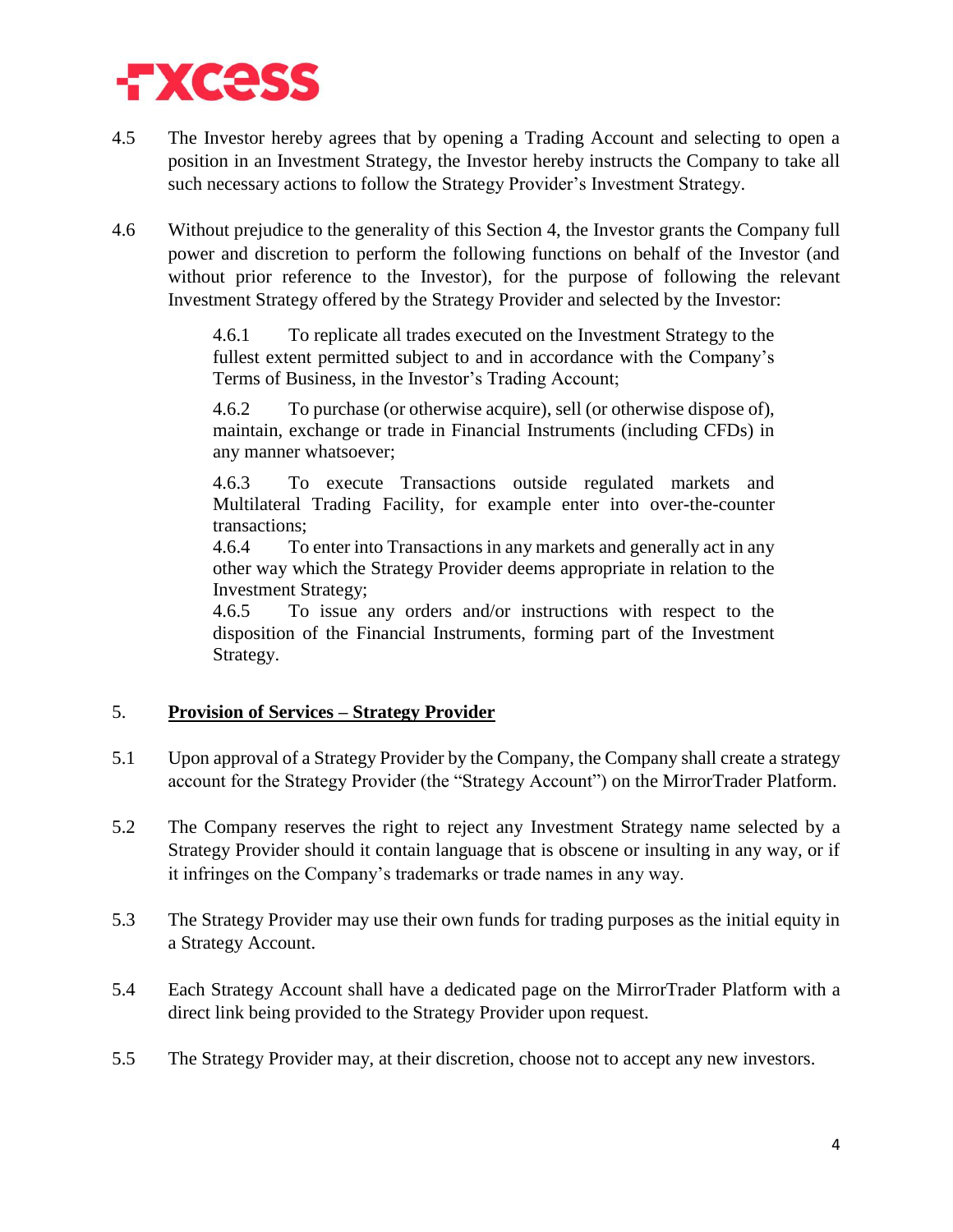

5.6 The Company at its discretion may decide to not display the link to a Strategy Account on its list of available strategies available to Investors, if it considers that it contravenes any provisions of this Agreement or if certain conditions are not met (suspicion of fraud, poor performance, etc.).

# 6. **Investor Account**

- 6.1 The Investor must be a Client of, and open a Trading Account with, the Company before any Transaction may be concluded. This Agreement shall be considered effective upon the first receipt of funds in the Investor's Trading Account, provided that the Company has sent the Investor written confirmation of his acceptance.
- 6.2 The Investor shall not use the Trading Account for payment to third parties.
- 6.3 The minimum deposit amount required to establish a Trading Account is specified on the MirrorTrader Platform.
- 6.4 Any funds received in a currency for which the Investor does not hold a Trading Account shall be converted by the Company into the Investor's Base currency. The conversion shall be made at the exchange rate applied on the day and at the time when the relevant funds are at the disposal of the Company. Any foreign currency exchange risk arising from any Transaction shall be borne by the Investor.

#### 7. **Interest**

- 7.1 The Company has no liability in regards to the payment of any interest earned on the Investor's deposited funds with the Company and/or on available credit balance on the Investor's Trading Account.
- 7.2 By accepting this Agreement the Participants consent and waive any of their rights to receive the interest earned on the deposited funds held by the Company on behalf of the Participants and further acknowledges that the Company will be entitled to act as the beneficiary of such interest.

#### 8. **Performance Fees**

8.1 The Performance Fee is determined by the Strategy Provider at the time of establishing the Investment Strategy. The Performance Fee and any other applicable costs and/or fees, as may be amended from time to time, for each Investment Strategy are published on the MirrorTrader Platform.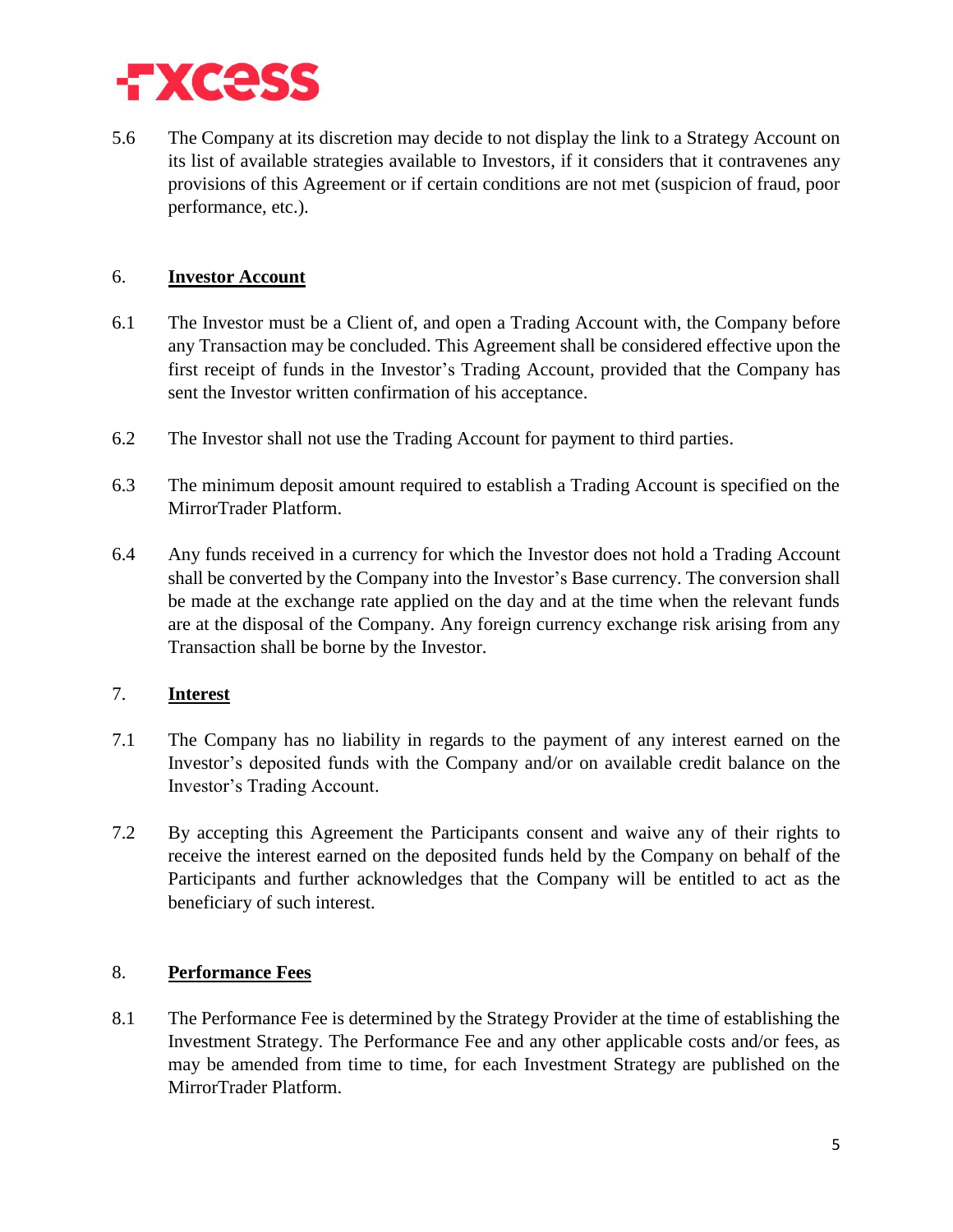

- 8.2 The Investor shall pay the Strategy Provider as remuneration for the services provided pursuant to this Agreement, the Performance Fee applicable for each Investment Strategy the Investor selects to copy in their Trading Account.
- 8.3 The Investor shall pay the Strategy Provider any Performance Fee immediately upon the end of each Payout Interval, and the Company is entitled to deduct the relevant amount from the Trading Account of the Investor.
- 8.4 In the instance of an Investor closing their position in an Investment Strategy at any time, the Strategy Provider will be paid their applicable Performance Fee on any profits generated for that Payout Interval.
- 8.5 The Investor hereby agrees that any Performance Fee, fee or expense payable to the Strategy Provider may be paid by deduction from the Investor's Trading Account and/or the Investor's wallet, in the event of partial or full withdrawal without any additional consent of the Investor.
- 8.6 During the Payout Interval, the Trading Account is paused momentarily while the MirrorTrader Platform calculates and withdraws the Performance Fee for the Strategy Provider, and then resumes trading.
- 8.7 In the event where the Performance Fee payable to the Strategy Provider is less than 0.01 cent in any currency, the Strategy Provider shall receive 0.01 cent in the relevant currency.
- 8.8 The Participants shall be responsible for any and all taxes and/or duties imposed on the amount of profit or income received by the Participants as a result of participation in MirrorTrader.
- 8.9 When providing services to Participants pursuant to this Agreement, the Company may pay or receive Performance Fees, commissions, fees, or other non- monetary benefits from the Strategy Providers and/or other third parties.

#### 9. **Termination / Pause of Investment Strategy**

- 9.1 When a Strategy Provider withdraws his funds from a particular Investment Strategy, all open positions of Investors in that Investment Strategy shall be closed as well.
- 9.2 The Company may pause an Investor's Trading Account in cases where an Investment Strategy cannot be followed due to: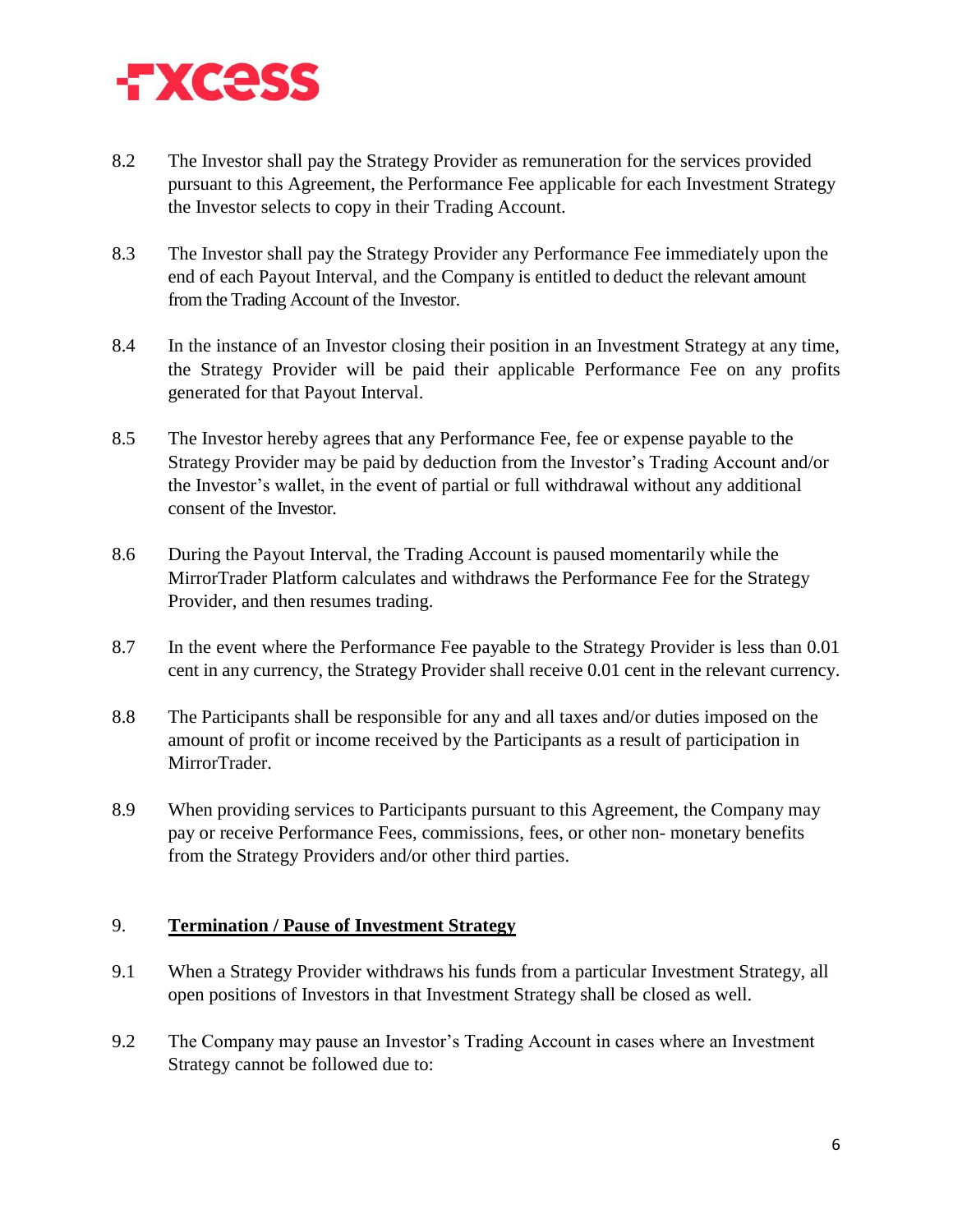

8.3.1 The calculated volume to be executed on the Trading Account cannot be fulfilled due to not meeting the minimum volume requirement for the execution of trades of 0.01 lots:

8.3.2 Extreme market volatility;

8.3.3 Technical issues;

8.3.4 The Free Margin available in the Trading Account is insufficient to open a new position.

# 10. **Order Aggregation**

- 10.1 The Participants acknowledges and consent to the following:
	- 9.1.1 If an Investment Strategy is followed by more than one Investor, the Company may execute all orders as an aggregate of the volumes of all Trading Accounts and the Strategy Provider in one order. The price of execution for all Trading Accounts following the same specific Investment Strategy shall be defined based on the average price of all prices executed for the specific order;
	- 9.1.2 Where an Investor joins, and/or deposits to, and/or pauses, and/or resumes, and/or withdraws from his Trading Account, Paragraph 9.1.1 shall not apply and orders shall not be executed as an aggregate.

# 11. **Acknowledgment of Risks**

The Investor understands and acknowledges the following:

- 11.1 Contracts for difference, options, futures, swaps, forward rate agreements and many other derivatives (including most put options) are leveraged products and involve a high level of risk. It is possible for the Investor to lose all his invested capital. Therefore, these products may not be appropriate or suitable for everyone and the Investor should ensure that he understands the risks involved. If the Investor considers that he is not properly able to understand the investment risks involved he should seek independent advice.
- 11.2 When the Investor trades CFDs with the Company, the Investor will be entering into an off-exchange (OTC) derivative transaction, by placing his orders through the Company's trading platform. OTC transactions may involve greater risk than investing in on-exchange derivatives because there is no exchange market on which to close out an open position.
- 11.3 The Company cannot guarantee that it will be able to execute orders for Investors following a particular Investment Strategy at the same price as the relevant Strategy Provider.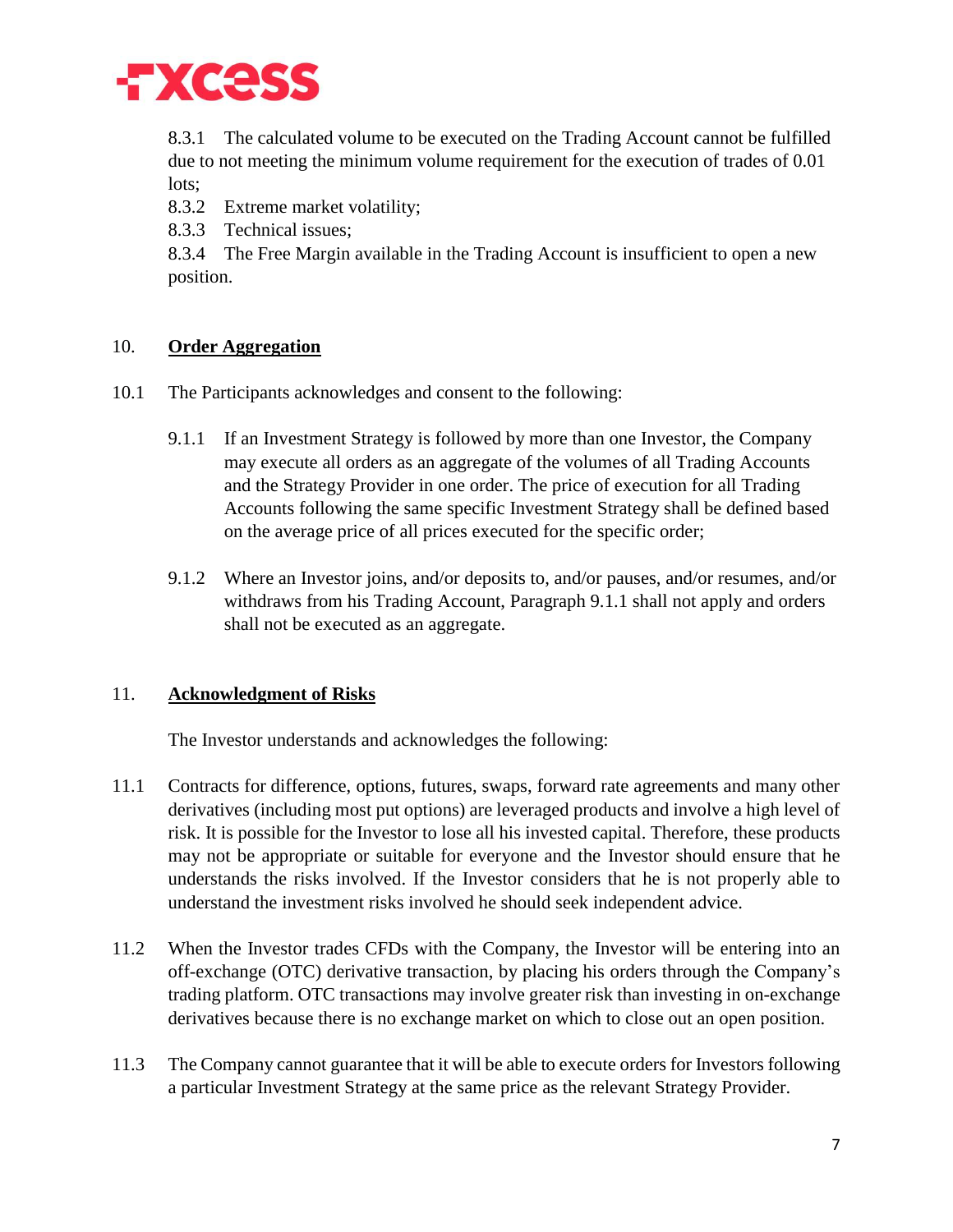

- 11.4 The Investor needs to open and close a position with the Company that is not transferable to any other person. In this case, the Investor may be exposed to the risk of the Company default.
- 11.5 Information on past performance of a Financial Instrument does not guarantee the present and/or future performance. The use of historic data does not constitute a binding or safe forecast as to the corresponding future return of the Financial Instruments to which such data refers.
- 11.6 When a Financial Instrument is negotiated in a currency other than the currency of the Investor's country of residence, any changes in an exchange rate may have a negative effect on the Financial Instruments' value, price and performance.
- 11.7 A Financial Instrument in foreign markets may entail risks different than the usual risks in the markets at the Investor's country of residence. The prospect of profit or loss from transactions in foreign markets is also influenced by the exchange rate fluctuations.
- 11.8 Some Financial Instruments may not become immediately liquid due to various reasons such as reduced demand and the Company may not be in a position to sell them or easily obtain information on the value of such Financial Instruments or the extent of any related or inherent risk concerning such Financial Instruments.
- 11.9 The Investor unreservedly acknowledges and accepts that, regardless of any information, which may be offered by the Company, the value of any investment in Financial Instruments may increase or decrease and there is a substantial risk that the investment may become of no value. In the case of Financial Instruments which are contracts for differences or other contractually based derivatives the entire amount of margin deposit may be lost.
- 11.10 The Company has not solicited, or in any other way recommended to the Investor participation in trading with the Company pursuant to any particular trading system including MirrorTrader, and the Investor has made inquiries and conducted research sufficient to make an informed investment decision.
- 11.11 The Investor unreservedly acknowledges and accepts that he runs a great risk of incurring losses as a result of purchasing and/or selling any Financial Instrument and the Investor accepts and declares that he is willing to undertake this risk.
- 11.12 The Investor acknowledges and accepts that the Company does not provide any investment advice. The Company is not acting as an advisor to, or serving as a fiduciary of, the Investor, and the Company specifically disclaims any such duties.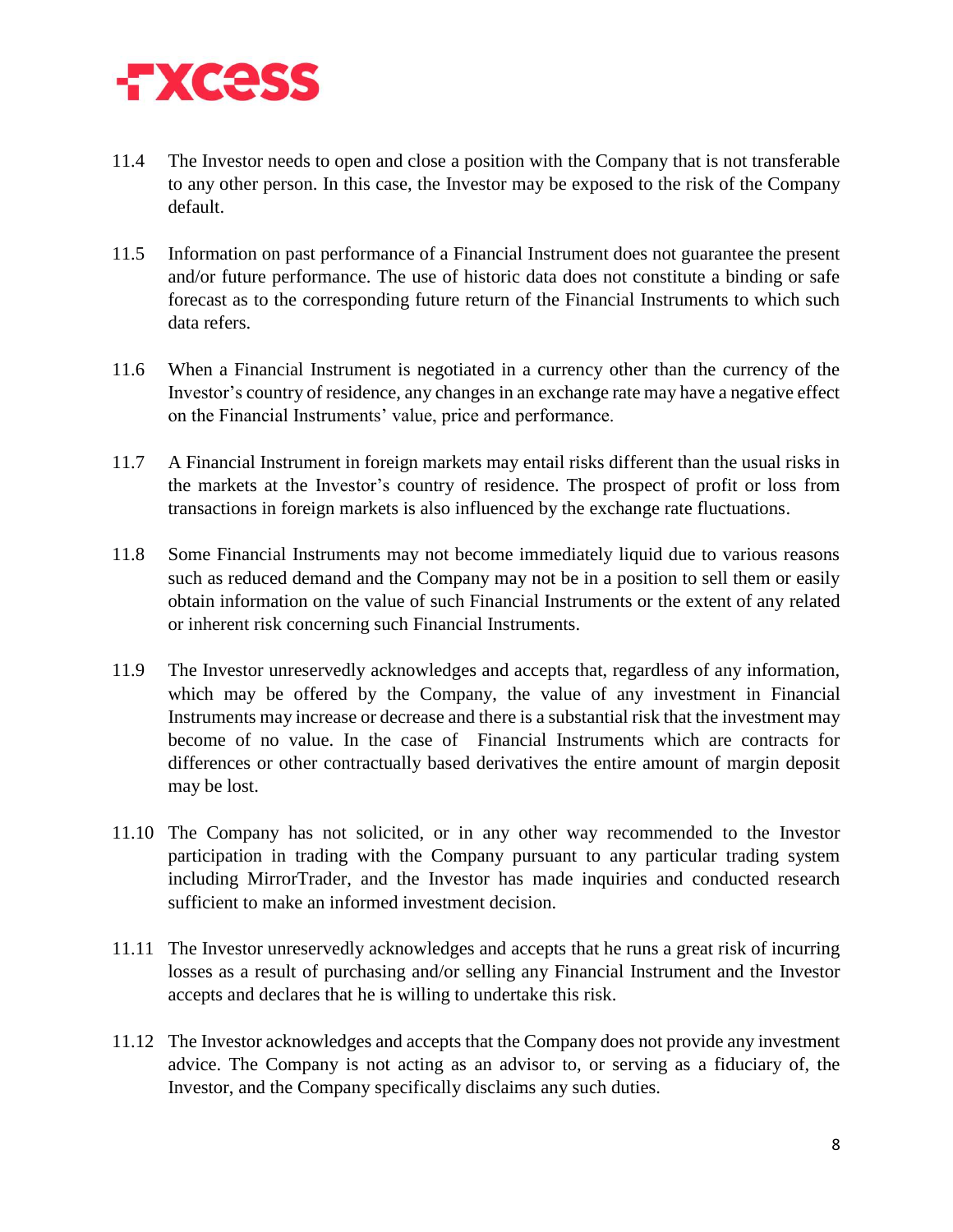

- 11.13 The Investor confirms that the funds deposited to the account held with the Company are derived from legitimate sources. The Investor further acknowledges and confirms that he/she has the financial resources and relevant knowledge to make an informed decision regarding the funding and trading of the account, and that the Investor is trading on his/her own behalf and on his/her own accord.
- 11.14 The Company's services include products that are traded on margin and carry a risk of losing all of the Investor's initial deposit. Before deciding on trading on margin products the Investor should consider his/her investment objectives, risk tolerance and his/her level of experience on these products. Margin products may not be suitable for everyone and the Investor should ensure that he/she understands the risks involved. The Investor should be aware of all the risks associated in regards to products that are traded on margin and seek independent financial advice, if necessary.

#### 12. **Electronic Systems and Trading**

- 12.1 The Company shall provide the Participants with Access Codes for entering into Transactions or dealings with or through the Company. Such Access Codes can be used to access the Electronic Systems. Any such dealings shall be carried out on the basis set out in this paragraph and on the basis of any additional agreement which the Company may enter into with the Participants to regulate such activity.
- 12.2 The Participants acknowledge and accept that the Company has the right to restrict any access to its Electronic Systems where it deems appropriate, for the smooth operation of its Electronic Systems as well as to protect other client's interest and its own. The Participants will only be entitled to access the Electronic Systems and enter into dealings for its own use on a non-exclusive, non-transferable basis.
- 12.3 All rights and interests and all intellectual property rights (including, without limitation, all trademarks and trade names in or relating to the Company) are owned by the Company or the Company's suppliers or licensors and will remain the Company's property or that of the Company's suppliers or licensors at all times. The Participants will have no right or interest in those intellectual property rights other than the right to access the Electronic Systems. The Participants shall not copy, license, sell, transfer, make available the Electronic Systems or information on the Electronic Systems to any other person. The Participants shall not remove or alter any copyright notice or other proprietary or restrictive notice contained in the Electronic Systems.
- 12.4 The Participants shall take all necessary precautions to ensure the confidentiality of all information, including, but not limited to, the Access Codes to the Electronic Systems, Transaction activities, account balances, as well as all other information and all orders. The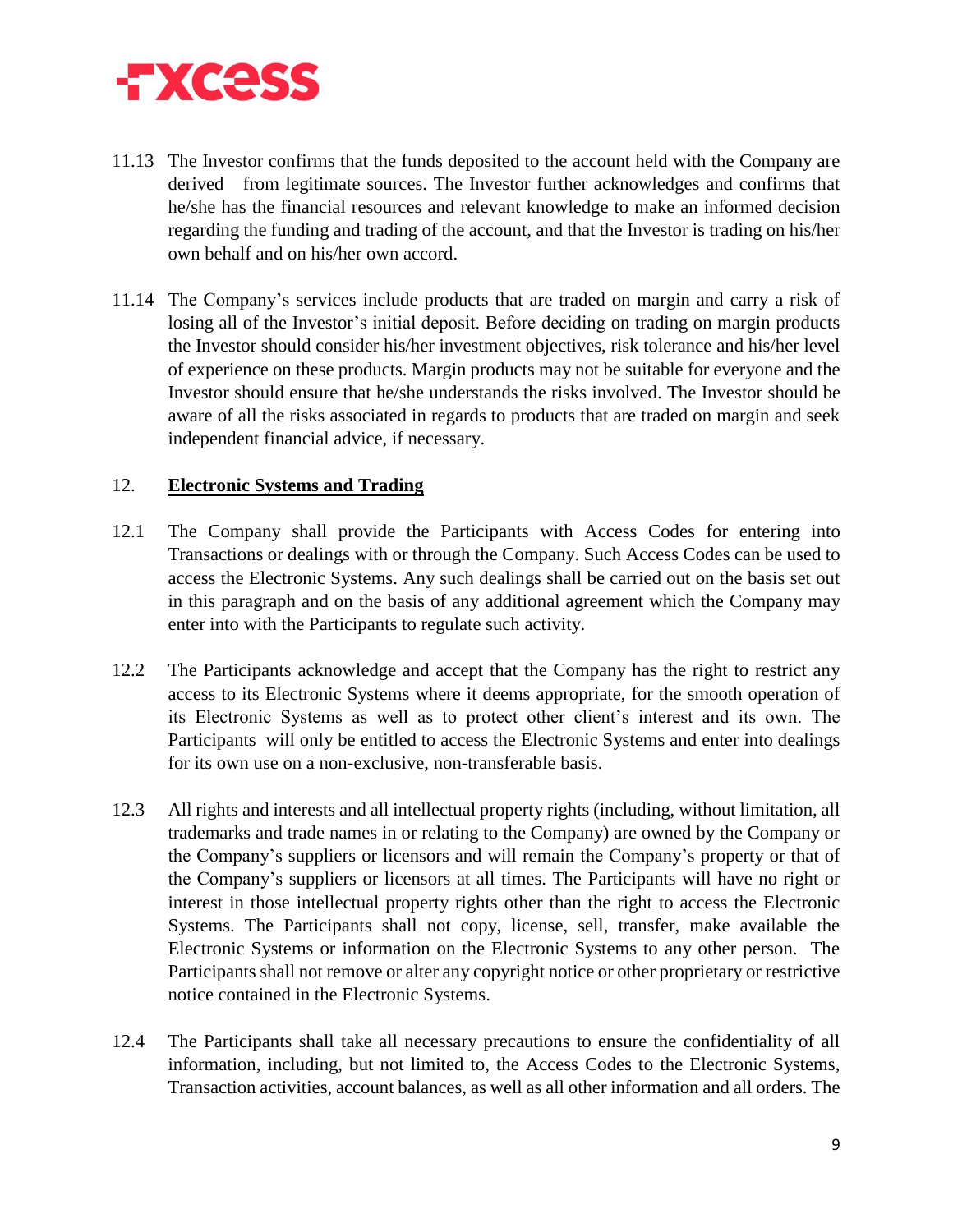

Participants shall be solely responsible for all orders and the accuracy of all information sent via the internet using its Access Codes. The Participants acknowledge that the Company bears no responsibility in the case that the Access Codes are used in an unauthorized manner. The Participants undertake to notify the Company immediately if it comes to his attention that the Participants' Electronic System Access Codes are being used unauthorized.

- 12.5 To the extent permitted by Applicable law, the Company shall not be liable for:
	- (a) any loss, expense, cost or liability (including consequential loss) suffered or incurred by the Participants as a result of instructions being given, or any other communication being made via the internet or other electronic media; the Participants shall be solely responsible for all orders, and for the accuracy of all information, sent via such electronic media; and
	- (b) any loss or damage that may be caused to any equipment or software due to any viruses, defects or malfunctions in connection with the access to, or use of, the Electronic Systems.
- 12.6 The Company makes every effort to deliver high quality products. However, we do not guarantee that our products are free from defects. Our software is provided "as is" and the Participants uses the MirrorTrader Platform at his own risk. The Company makes no warranties as to performance, fitness for a particular purpose, or any other warranties whether expressed or implied. No oral or written communication from or information provided by the Company shall create a warranty. Under no circumstances shall the Company be liable for direct, indirect, special, incidental, or consequential damages resulting from the use, misuse, or inability to use this software, even if the Company has been advised of the possibility of such damages.

#### 13. **Force Majeure**

- 13.1 The Company shall not be liable to the Participants for a failure to perform any obligation or discharge any duty owed under this Agreement if the failure results from any cause beyond its control, including, without limitation:
	- a) acts of God, war, fire, flood, earthquake or other natural disaster;
	- b) terrorist attack, civil war, threat of or preparation for war, imposition of sanctions, explosions;
	- c) postal or other strikes or similar industrial actions or disputes;
	- d) any law or any action taken by a government or public authority;
	- e) any breakdown, or interruption of power supply or failure of utility service or of transmission or communication or computer facilities;
	- f) hacker attacks or other illegal actions against the Company's MirrorTrader Platform or of the equipment of the Company;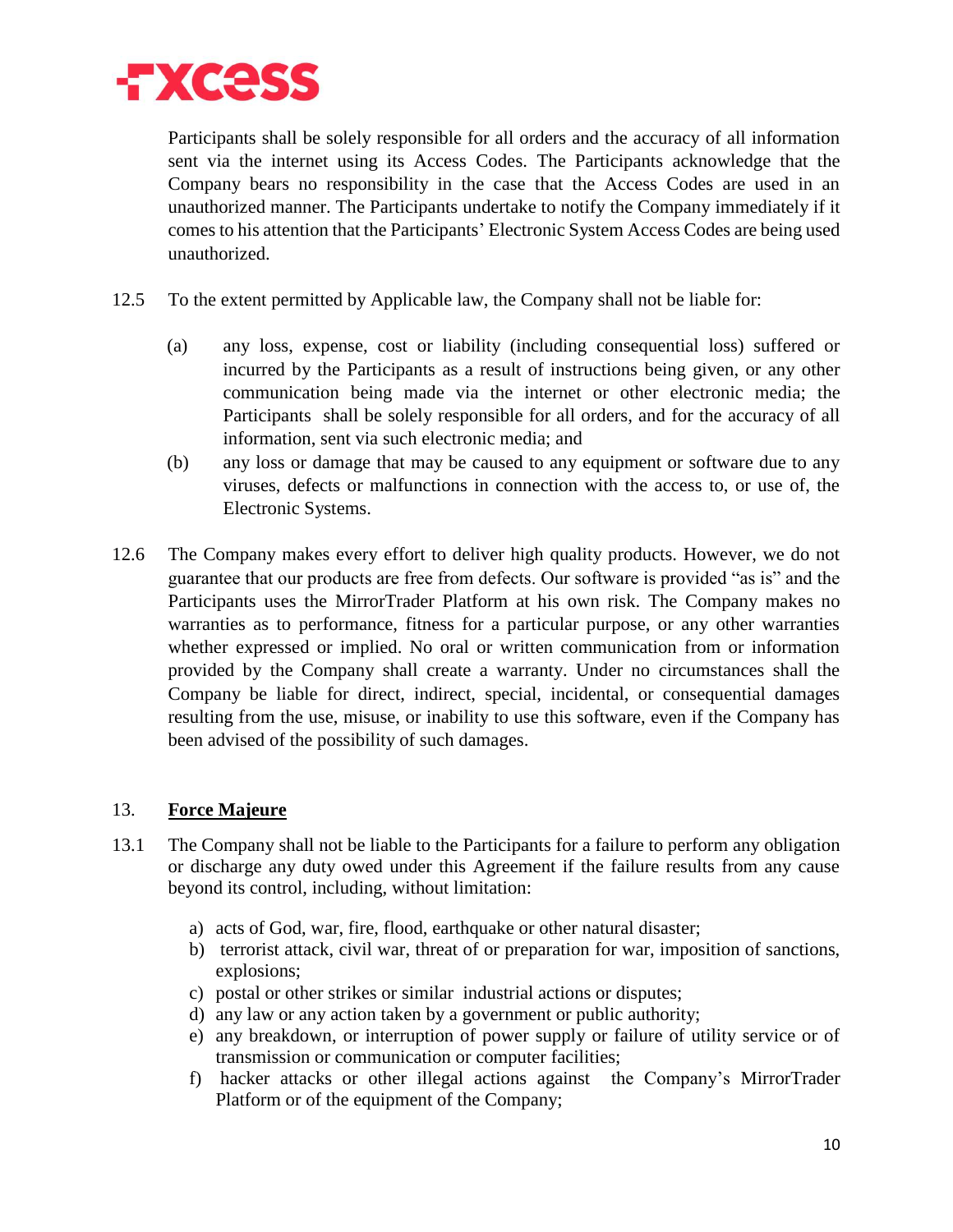

- g) the suspension, liquidation or closure of any market or the abandonment or failure of any event to which the Company relates its Quotes, or the imposition of limits or special or unusual terms on trading in any such market or on any such event
- h) the failure of any relevant exchange, clearing house and/or broker for any reason to perform its obligations;
- 13.2 In case such an event occurs and the Company reasonably believes that Force Majeure exists, the Company may, without any prior notice to the Participants, at any time and without limitations, take any of the following actions:
	- i. close out any or all Open Positions of the Participants at such prices as the Company considers in good faith to be appropriate;
	- ii. suspend or freeze or modify any or all terms of this Agreement to the extent that the Force Majeure makes it impossible or impracticable for the Company to comply with them;
	- iii. suspend the provision of any or all services of this Agreement, and/or change its costs, fees, and Performance Fee, without notice;
	- iv. take or omit to take any other actions as the Company deems reasonable with regards to the position of the Company, the Participants and any other clients of the Company;
	- v. Close, suspend, or freeze the Participants's account.
- 13.3 Except as expressly provided in this Agreement, the Company shall not be liable or have any responsibility for any type of loss or damage arising out of any failure, interruption, or delay in performing its obligations under this Agreement where such failure, interruption or delay is due to a Force Majeure event.

# 14. **Anti-Money Laundering Provisions**

- 14.1 The Company is obliged to follow certain requirements as set out by international standards as well as local authorities for preventing and suppressing money laundering activities, which requires investment firms to obtain certain verification documents from Participants.
- 14.2 The Company may request the Participants to inform the Company how the invested funds were obtained/accumulated and obtain verification documents from Participants.
- 14.3 The Company has the right not to carry out orders or instructions received from the Participants, as long as the Participants have not supplied information requested by the Company. The Company takes no responsibility for any possible delays where the Participants' verification documents are outstanding.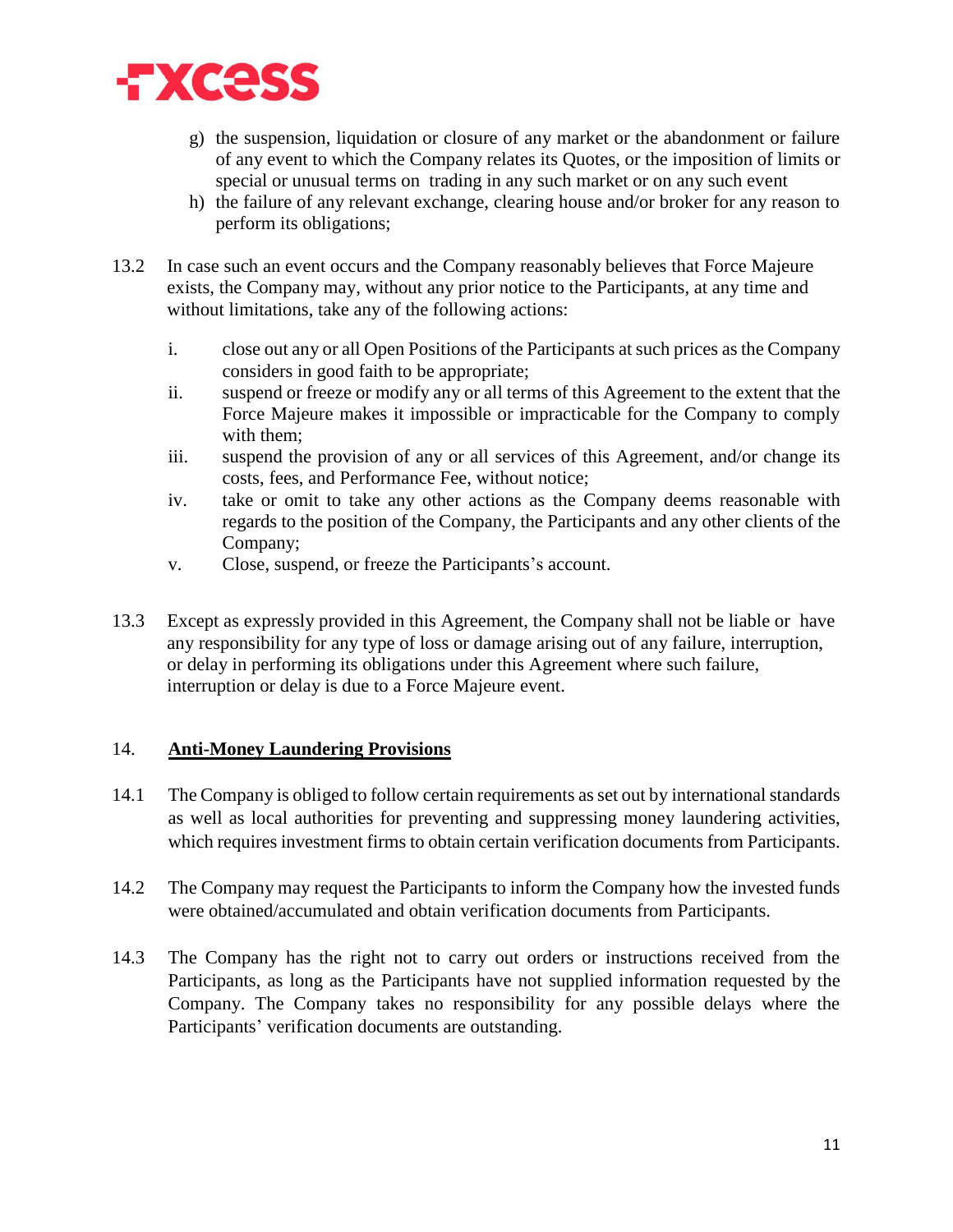

# 15. **Communication between the Participants and the Company**

- 15.1 Unless otherwise specified, the Participants have to send any notice, instruction, request or other communication via e-mail at: [support@Fxcess.com.](mailto:support@fxcess.com)
- 15.2 All notices/information provided by the Company or received from the Participants should be in the English language.
- 15.3 It is the Participants' responsibility to ensure that he provides the Company with accurate and up-to-date contact information. All contact details provided by the Participants such as address, telephone and email address as last notified shall be used as applicable. The Participant agrees to accept any notices or messages from the Company at any time.

#### 16. **Provision of Information, Data Protection**

- 16.1 The Participants shall promptly provide the Company with any information which it may request as evidence for the matters referred to in this Agreement or to comply with any applicable regulations or otherwise, and shall notify the Company if there are any material changes to such information. By opening an account with the Company and by placing orders and entering into transactions, the Participants acknowledge that they will be providing personal information (possibly including sensitive data) and the Participants consent to the processing of that information by the Company for the purposes of performing its obligations under this Agreement and administering the relationship with the Participants. Such purposes include the processing of instructions and generation of confirmations, the operation of control systems; the operation of management information systems and allowing staff of any of the Company's affiliates who share responsibility for managing the Participants' relationship from other offices to view information about the Participants.
- 16.2 The Company shall be entitled to disclose personal information without informing the Participants to any regulatory or governmental authorities as may be required and/or where the Participants are directly or indirectly involved in fraud.

# 17. **Confidentiality**

17.1 In the course of providing services pursuant to this Agreement the Strategy Provider may be given access to confidential information. It is agreed and understood that any such information must be treated as confidential by the Strategy Provider. Any confidential information provided to the Strategy Provider shall be utilized by the Strategy Provider only in connection with the provision of any services under this Agreement.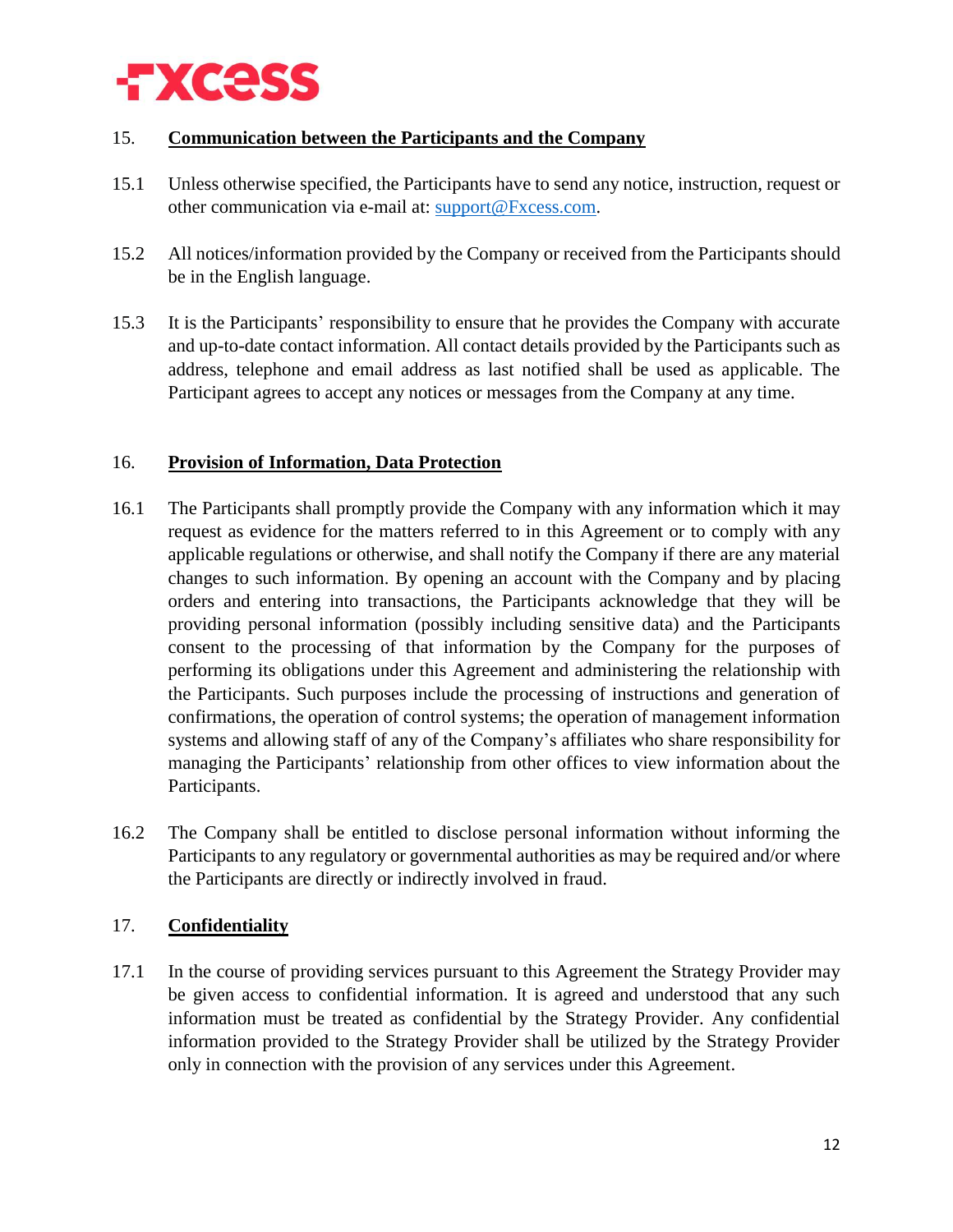

- 17.2 The Strategy Provider shall keep all and/or any Investment Strategy confidential and undertakes to immediately notify the Company of any actual, suspected or threatened unauthorized disclosure or use thereof.
- 17.3 Except so far as is necessary and proper in the course of the provision of any services under this Agreement, the Strategy Provider shall not disclose or allow to be disclosed to any person any confidential information, and/or any information as to the affairs of the Company or as to any other matters which may come to his knowledge by reason of this Agreement.
- 17.4 The Strategy Provider may only disclose confidential information (to the extent reasonably necessary) where such disclosure is required by law or court of competent jurisdiction.
- 17.5 All information, passwords, documents, records, emails, faxes, or designs of the Company relating to the business of the Company or the Strategy Account(s) or the Investors shall be and remain the property of the Company and shall be handed over by the Strategy Provider to the Company from time to time on demand, and in any event, upon the termination of this Agreement if requested by the Company.
- 17.6 Any information provided by the Company to the Participants, in any form, in respect of or in regards to this Agreement, including details of any Performance Fee, may not be disclosed to any third party unless the Participants come under a legal obligation to disclose it or to disclose it to another adviser in connection with the services, in either of which cases the Participants shall promptly inform the Company of such disclosure.
- 17.7 The confidentiality obligations imposed by this Agreement shall survive termination of this Agreement.

# <span id="page-13-0"></span>18. **Termination**

- 18.1 The Company or the Participants can terminate this Agreement by giving five (5) business days written notice to the other party. During the termination notice, the Participants are obliged to close all open positions. In the case where the Participants have open positions during the termination notice period, then the Company reserves the right not to accept any new Transaction orders and the Company shall have the right to close all of the Participants' open positions on expiry of the notice period to the extent the Participants have not already done so.
- 18.2 Upon termination of this Agreement, the Company shall be entitled, without prior notice of the Participants, to cease the access of the Participants to the MirrorTrader Trading Platform.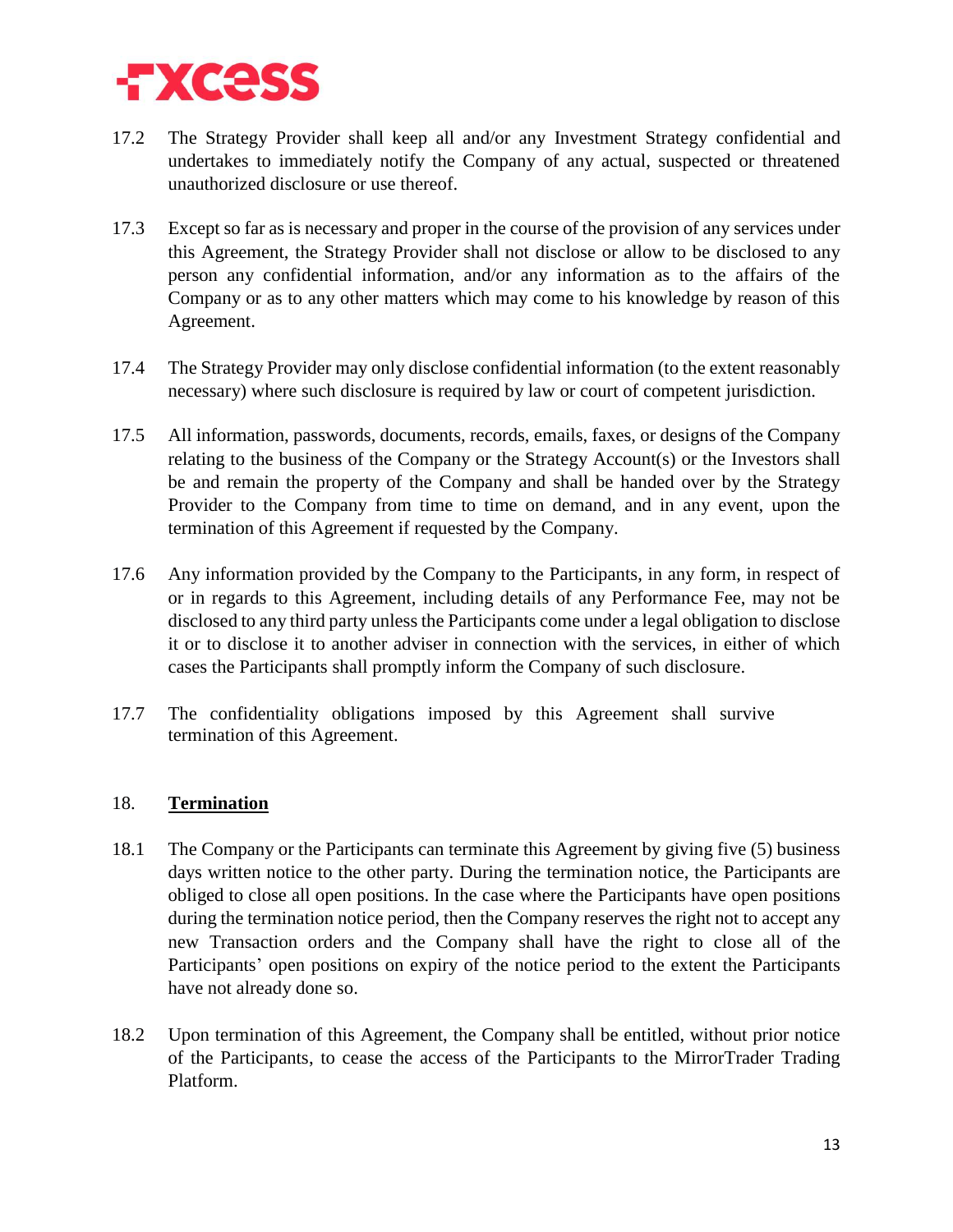

18.3 The Company may close all open transaction positions and terminate this Agreement immediately without giving five (5) business days written notice in the following cases:

If at any time:

- (a) The Participants fail to comply fully and by the required time with any obligation to make any payment when due under this Agreement;
- (b) The Company has reasonable grounds to believe that the Participants are in breach of any covenant or provision set out in this Agreement;
- (c) The Company believes that the Participants' activity might be a violation of any applicable regulations;
- (d) The Participants die, becomes or are adjudged to be of unsound mind, are or becomes unable to pay their debts as they fall due, are or becomes bankrupt or insolvent within the meaning of any insolvency law or any suit, action or proceeding is commenced for any execution, any attachment or garnishment, or distress against, or an encumbrancer takes possession of, all or any part of the property, undertaking or assets (tangible and intangible) of the Participants;
- (e) The Participants commence a voluntary case or other procedure, or there is an involuntary case or other procedure, seeking or proposing, the appointment of an insolvency officer, the liquidation, reorganization, an arrangement or composition, a freeze or moratorium, or other similar under any insolvency law.
- 18.4 The Company may terminate this Agreement immediately without giving five (5) business days written notice, and the Company has the right to reverse and/or cancel all previous transactions on the Participants' account, in the following cases:
	- (a) The Participants involve the Company directly or indirectly in any type of fraud, in which it places the interests of the Company and/or the Company's clients at risk prior to terminating this Agreement.
	- (b) The Company have grounds to believe that the Participants' trading activity adversely affects in any manner the reliability and/or smooth operation and/or orderly functioning of the Company's Electronic Systems.
- 18.5 The termination of this Agreement shall not in any case affect, the rights of which have arisen, existing commitments or any contractual commitments which were intended to remain in force after the termination and in the case of termination, the Investor shall pay for:
	- (a) Any pending Performance Fee, and or fees / commissions;
	- (b) Any charges and additional expenses incurred or to be incurred by the Company as a result of the termination of this Agreement;
	- (c) Any damages which arose during the arrangement or settlement of pending obligations. The Company has the right to deduct such sums as are appropriate with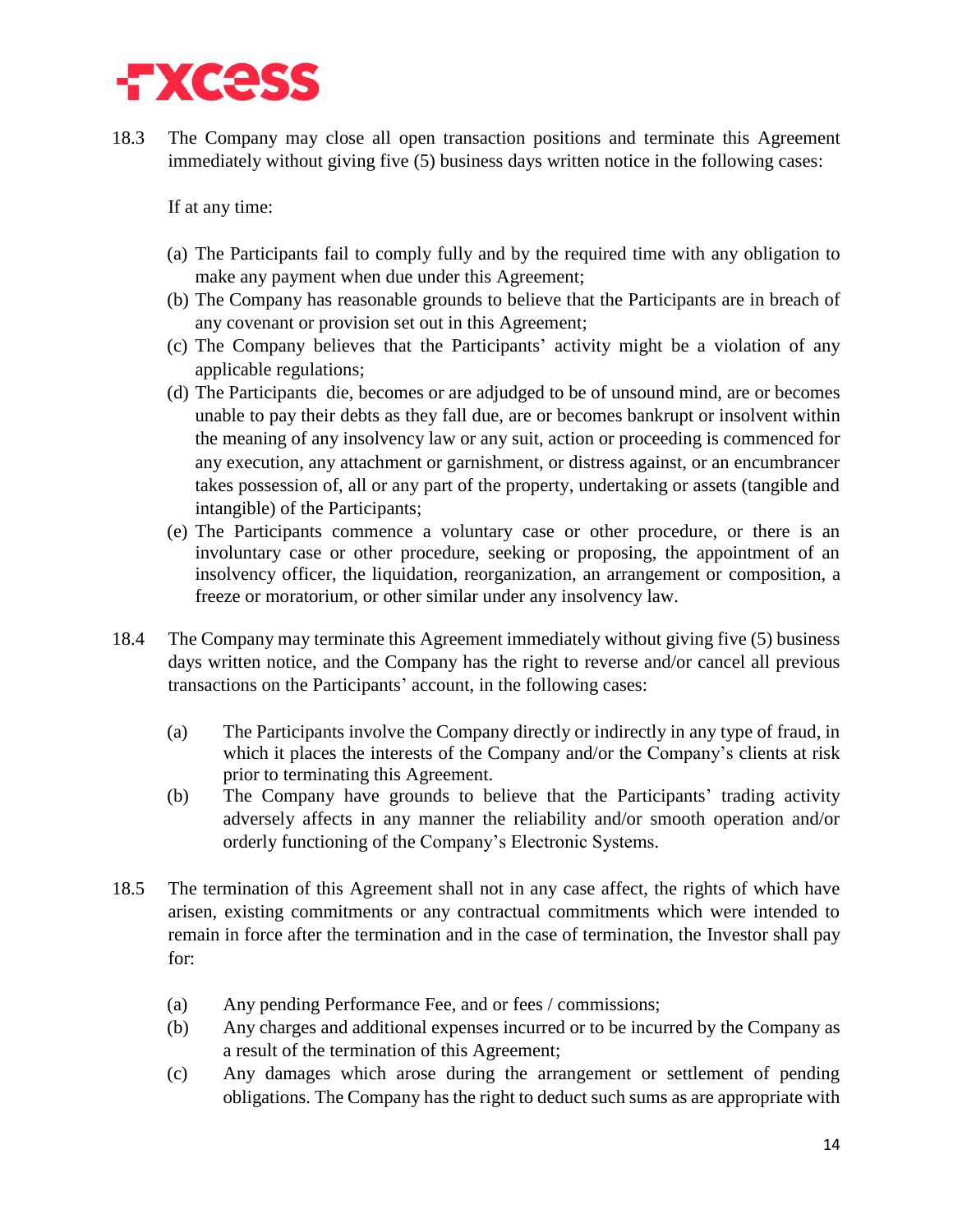

respect to all of the above Investor liabilities or contingent liabilities from the Investor's Account.

18.6 In addition, termination of this Agreement shall not in any case affect, the rights of which have arisen, existing commitments or any contractual commitments which were intended to remain in force after the termination and in the case of termination, the Strategy Provider shall pay for:

Any pending fees / commissions of the Company and any other amount payable to the Company;

- (a) Any charges and additional expenses incurred or to be incurred by the Company as a result of the termination of this Agreement;
- (b) Any dealing expenses incurred by terminating this Agreement and charges incurred for transferring the Strategy Provider's investments to another investment firm;
- (c) Any damages which arose during the arrangement or settlement of pending obligations. The Company has the right to deduct such sums as are appropriate with respect to all of the above liabilities or contingent liabilities from the Strategy Provider's Account.
- 18.7 Upon termination, the Company reserves the right to keep the Participants' Financial Instruments and/or funds as necessary to pay any pending expenses of the Participants to the Company.
- 18.8 Upon Termination of this Agreement the Company shall be entitled without prior notice to the Participants to combine/offset any balances in, and/or close, the Participants' accounts and/or convert any currency, and/or suspend or freeze or close any open positions.

# 19. **General Provisions**

- 19.1 The Participants shall not assign, charge or otherwise transfer or purport to assign, charge or otherwise transfer his rights or obligations under this Agreement or any interest in this Agreement, without the Company prior written consent, otherwise any purported assignment, charge or transfer in violation of this paragraph shall be void.
- 19.2 If the Participants are a partnership, or otherwise comprises of more than one person, their liability under this Agreement shall be joint and several. In the event of the demise, bankruptcy, winding-up or dissolution of any one or more of such persons, then (but without prejudice to the above or the Company rights in respect of such person and his successors) the obligations and rights of all other such persons under this Agreement shall continue in full force and effect.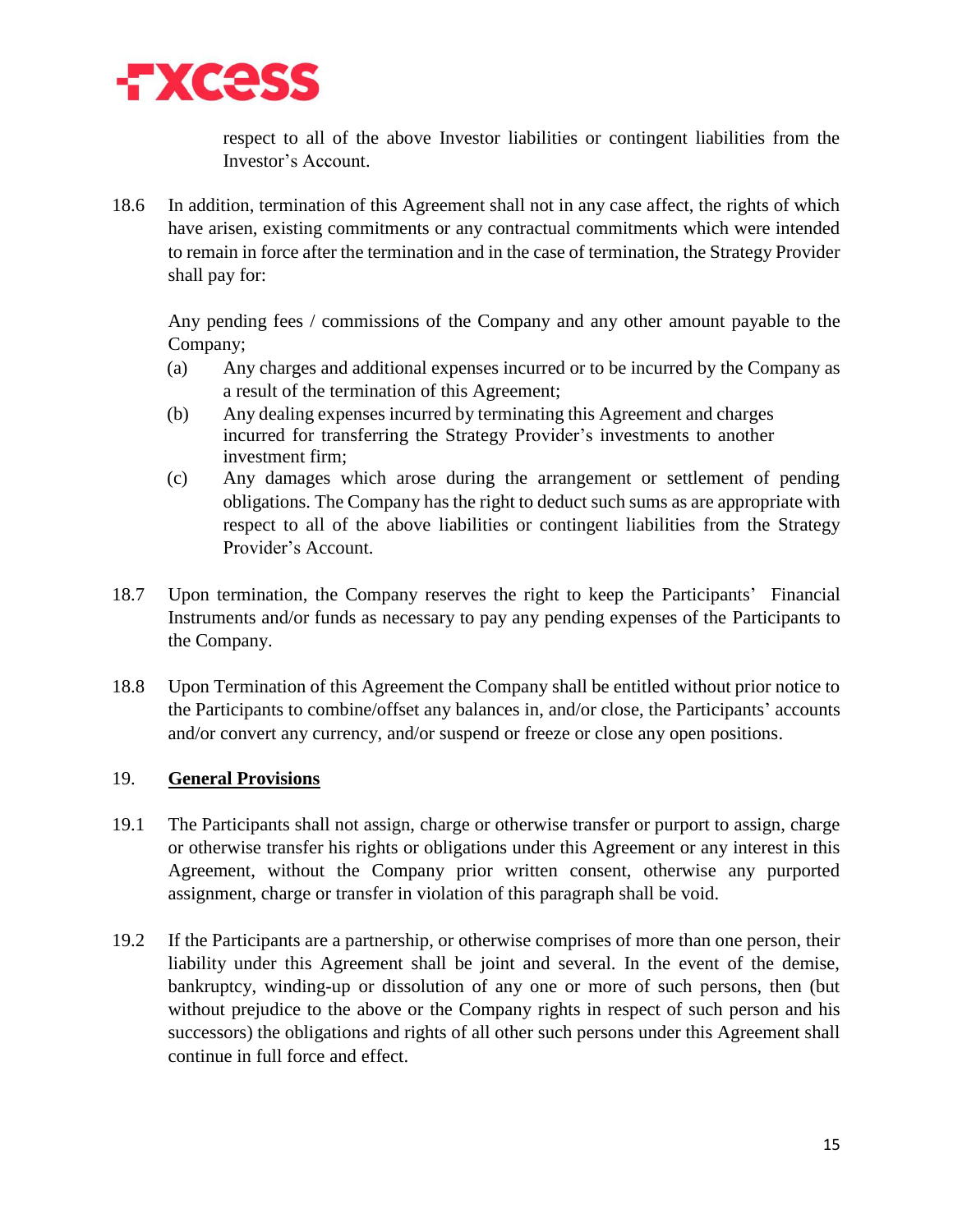

- 19.3 Without prejudice, and to any other rights in which the Company may be entitled, the Company may at any time and without notice to the Participants set-off any amount (whether actual or contingent, present or future) at any time, owing between the Participants and the Company. The Company can off-set any owned amounts using any account the Participants maintain with the Company.
- 19.4 If any provision of this Agreement is or becomes illegal, invalid or unenforceable in any respect under the law of any jurisdiction, neither the legality, validity or enforceability of the remaining provisions of this Agreement nor the legality, validity or enforceability of such provision under the law of any other jurisdiction shall be affected or impaired.
- 19.5 The Company's records, unless proven to be wrong, shall be the evidence of Participants' dealings with the Company in connection to the services provided.
- 19.6 This Agreement may be amended from time to time and the Company shall notify the Participants of the relevant amendment or about the updated Agreement either in writing or through the Website. Any changes to this Agreement shall become effective immediately or on the state specified on the notification. Should the Participants disagree with the changes, they may terminate this Agreement in accordance with paragraph [18](#page-13-0) hereof.
- 19.7 No single or partial exercise of, or failure or delay in exercising any right, power or remedy (under these terms or at law) by the Company shall constitute a waiver by the Company of or impair or preclude any exercise or further exercise of, that or any other right, power or remedy arising under this Agreement.
- 19.8 A person who is not a party to this Agreement has no rights to enforce any terms of this Agreement.

#### 20. **Representations, Warranties and Covenants:**

- 20.1 On a continuing basis, the Participants represents warrants covenant and undertake to the Company, both in respect of himself and any other person for whom the Participants act as an agent, that:
	- (a) The Participants are authorized and has the capacity to enter into this Agreement and any transactions which may arise as a result;
	- (b) The Participants are over 18 years old;
	- (c) The Participant warrant that any information provided relating to this Agreement, as well as in any documentation provided is complete, true and accurate. For any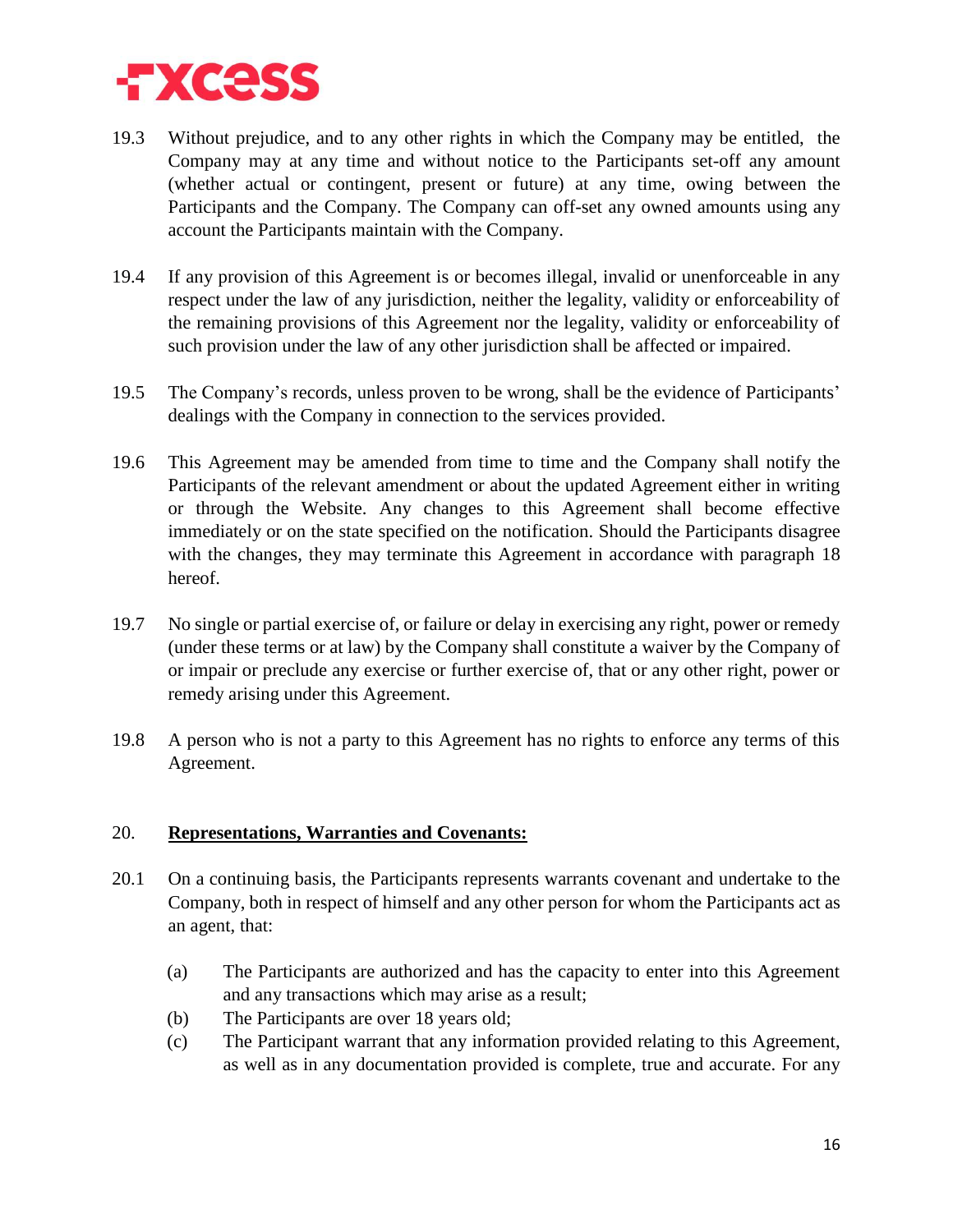

change or amendment in the above mentioned information, including change of address, the Participants remain responsible to notify the Company;

- (d) The Participants have obtained the necessary approvals from the relevant regulatory/legal and compliance authorities to make use of the services provided pursuant to this Agreement.
- (e) The Investor expressly certifies that he has the financial resources to enter into this Agreement and authorizes any payments from his Trading Account in accordance with this Agreement.
- (f) There are no restrictions, conditions or restraints by Central Banks or any governmental, regulatory or supervisory bodies, regulating the Participants' activities, which could prevent or otherwise inhibit the Participants from entering into, or performing in accordance with this Agreement and/or under any transaction which may arise under it;
- (g) The Participants' performance under any transaction in accordance with this Agreement does not violate any agreement and/or contract with third parties;
- (h) This Agreement, each transaction and the obligations created thereunder are binding on the Participants and enforceable against the Participants in accordance with their terms;
- (i) There are no pending or, to the best of the Participants' knowledge, any legal proceedings before any court, arbitration court, governmental body, agency or official or any arbitrator that purports to draw into question, or is likely to affect, the legality, validity or enforceability against him of this Agreement and any transaction which may arise under it or the Participants' ability to perform his obligations under this Agreement and/or under any transaction which may arise under it in any material respect;
- (j) The Participants shall not provide to the Company any information that is misleading and all information that the Participants provide to the Company shall be true and accurate in all material respects.
- (k) The Investor has chosen the particular Investment Strategy taking his total financial circumstances into consideration which he considers reasonable under such circumstances;
- (l) By entering into this Agreement, the Participants acknowledge and understand that, when participating in the Company's promotions, he will be bound by the terms and conditions of such promotions applicable at the time on the country of residence of the Participants;
- (m) The Participants acknowledge that no representations were made to them by or on behalf of the Company which have in any way incited or persuaded them to enter into this Agreement;
- (n) The Participants have read, fully understood and agree with the entire contents of this Agreement, as well as the Company's Terms of Business, Privacy Policy, and information on the Company Website, and understand the risks involved.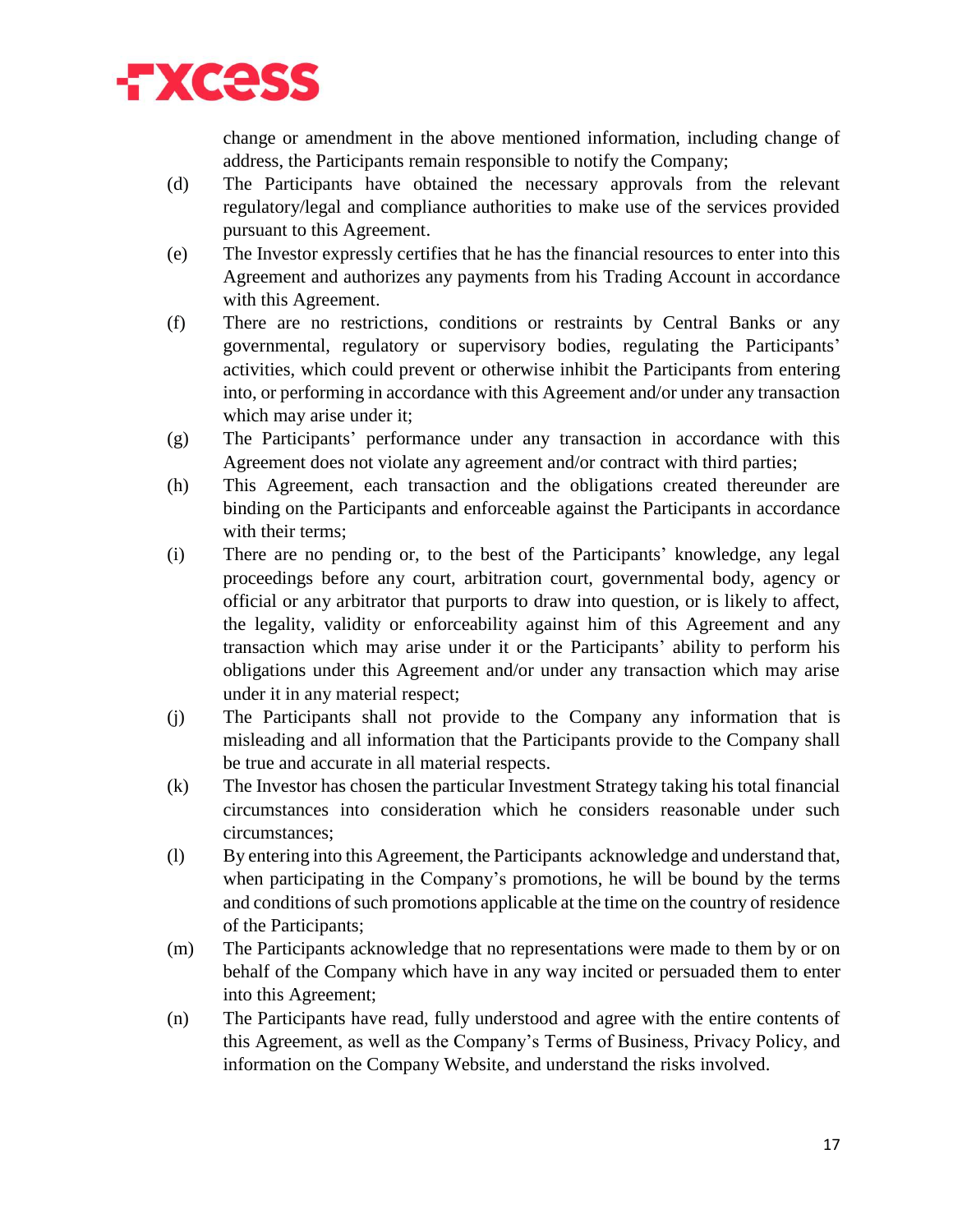

(o) The Participants confirms that they have regular access to the internet and consent to the Company providing them with information, including but not limited to information about amendments to the Company's Terms of Business, Performance Fee, this Agreement and any other applicable policies and information by posting such information on the Company's Website.

# 21. **Additional Representations – Strategy Providers**

- 21.1 The Strategy Provider shall develop Investment Strategies through trading in their Strategy Account. The Strategy Provider can develop an unlimited number of strategies provided they are approved by the Company.
- 21.2 The Strategy Provider irrevocably and unconditionally agrees and hereby authorizes the Company to use the Strategy Provider's Investment Strategies in any way it chooses, and make it public or communicate it as the Company deems appropriate and at the Company's full discretion.
- 21.3 The Strategy Provider shall not enter into any transaction unless he has a full understanding of all of the terms, conditions and risks thereof, and he is capable of understanding and willing to accept (financially and otherwise) those risks.
- 21.4 Any Investment Strategies developed by the Strategy Provider shall be for the exclusive proprietary use of the Company.
- 21.5 The Strategy Provider is solely liable for any losses incurred in its Strategy Account.
- 21.6 The Strategy Provider agrees and understands that any Investors remain the Company's clients at all times.
- 21.7 The Strategy Provider also agrees that the Company may engage other Strategy Providers for the same or similar strategies.
- 21.8 The Strategy Provider irrevocably and unconditionally agrees and hereby authorizes the Company to provide Investors with access to the Strategy Account and the option to follow the Investment Strategy.
- 21.9 The Strategy Provider shall exercise proper skill and care, professional and technical expertise, diligence, morality and impartiality in offering its services.
- 21.10 The Strategy Provider and the Company agree that the Service shall not be offered on a professional basis.
- 21.11 The Strategy Provider is not allowed to publish, transmit, or otherwise reproduce information relating to any services pursuant to this Agreement without the Company's prior written consent.

#### 22. **The Company's Liability**

22.1 Access to the Company's Electronic Systems including the MirrorTrader Platform is provided "as is". The Company makes no warranties (express or implied), representations, or guarantees as to merchantability, fitness for any particular purpose or otherwise with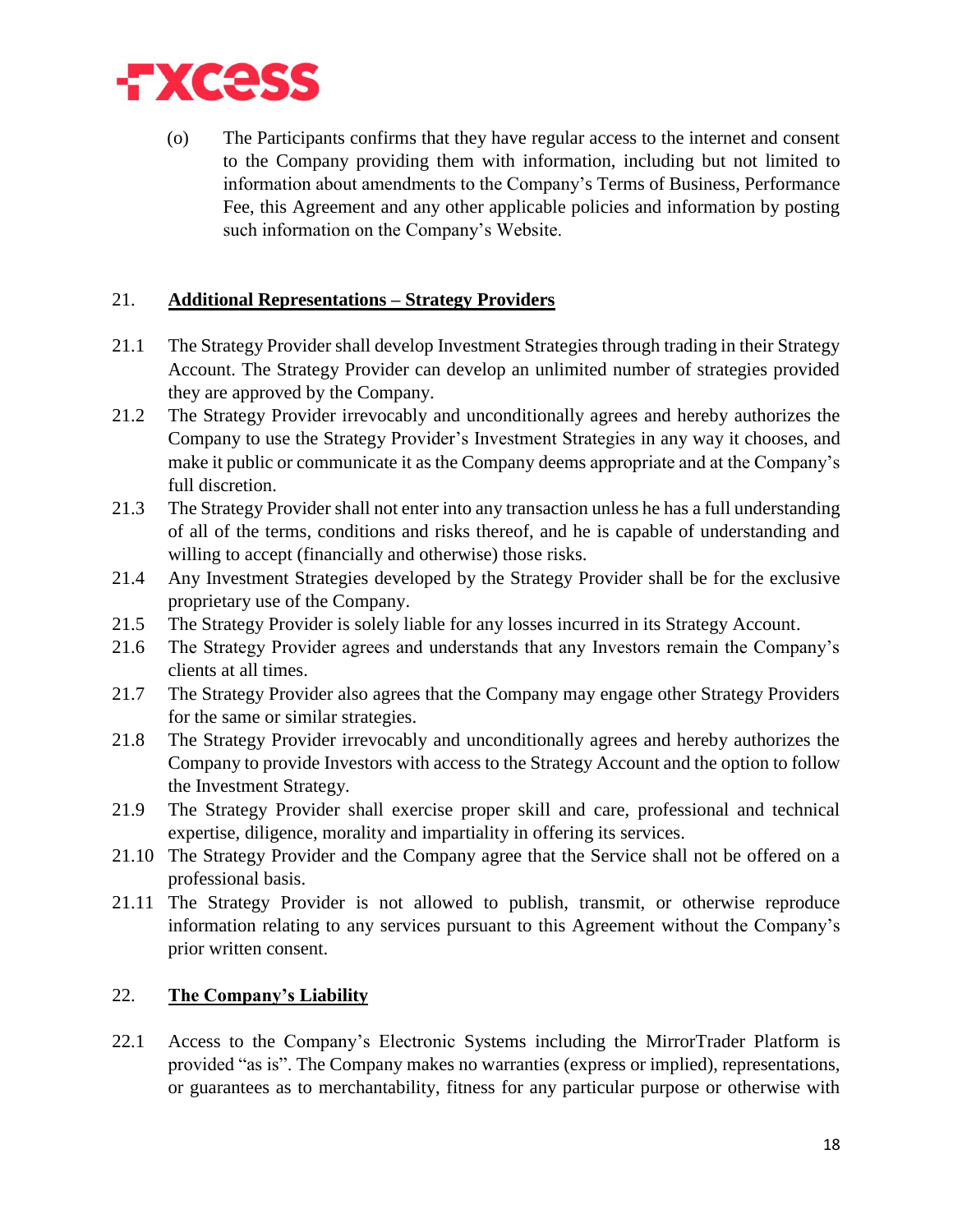

respect to the Electronic Systems, their content, any documentation or any hardware or software provided by the Company. Technical difficulties could be encountered in connection with the Electronic Systems. These difficulties could involve, among others, failures, delays, malfunction, software erosion or hardware damage, which difficulties could be the result of hardware, software or communication link inadequacies or other causes. Such difficulties could lead to possible economic and/or data loss. In no event will the Company or its affiliates or any of their employees be liable for any possible loss (including loss of profit or revenue whether direct or indirect), cost or damage including, without limitation, consequential, unforeseeable or special damages or expense which might occur as a result of or arising out of using, accessing, installing, maintaining, modifying, deactivating or attempting to access the Electronic Systems or otherwise. The Company further reserves the right, in its reasonable discretion to unwind an executed Transaction or adjust the price of executed transactions (including Transactions that have been confirmed or settled) to a fair market price if the transaction was mispriced because of technical difficulties with the Electronic Systems.

- 22.2 The Company shall not be liable for any loss, liability or cost suffered or incurred by the Participants as a result of providing the services as described in this Agreement.
- 22.3 The Company shall not be liable for any loss, liability or cost which the Participants may suffer or incur as a result of the negligence, willful default or fraud of any third party (e.g. bank, electronic payment provider, etc.) which it has taken reasonable care in appointing.
- 22.4 The Company shall not be liable for the Investor's choice of Investment Strategy or Strategy Provider.
- 22.5 Neither the Company nor the directors, officers, servants, agents or representatives of the Company shall be liable to the Participants (except in the case of fraud) for any consequential, indirect, special, incidental, punitive or exemplary loss, liability or cost which the Participants may suffer or incur arising from the act of omissions of the Company under this Agreement regardless of how such loss, liability or cost was caused and regardless of whether it was foreseeable or not. For the purposes of this paragraph, a loss, liability or cost includes any loss, liability or cost (as appropriate) arising from the Participants being unable to sell Financial Instruments where the price is falling, or from not being able to purchase Financial Instruments where the price is rising, or from being unable to enter into or complete another trade which requires him to have disposed of or purchased the Financial Instruments or any other loss, liability or cost arising as a result of loss of business, profits, goodwill or data and any indirect, special, incidental, consequential, punitive or exemplary loss, liability or cost, whether arising from negligence, breach of contract or otherwise and whether foreseeable or not.